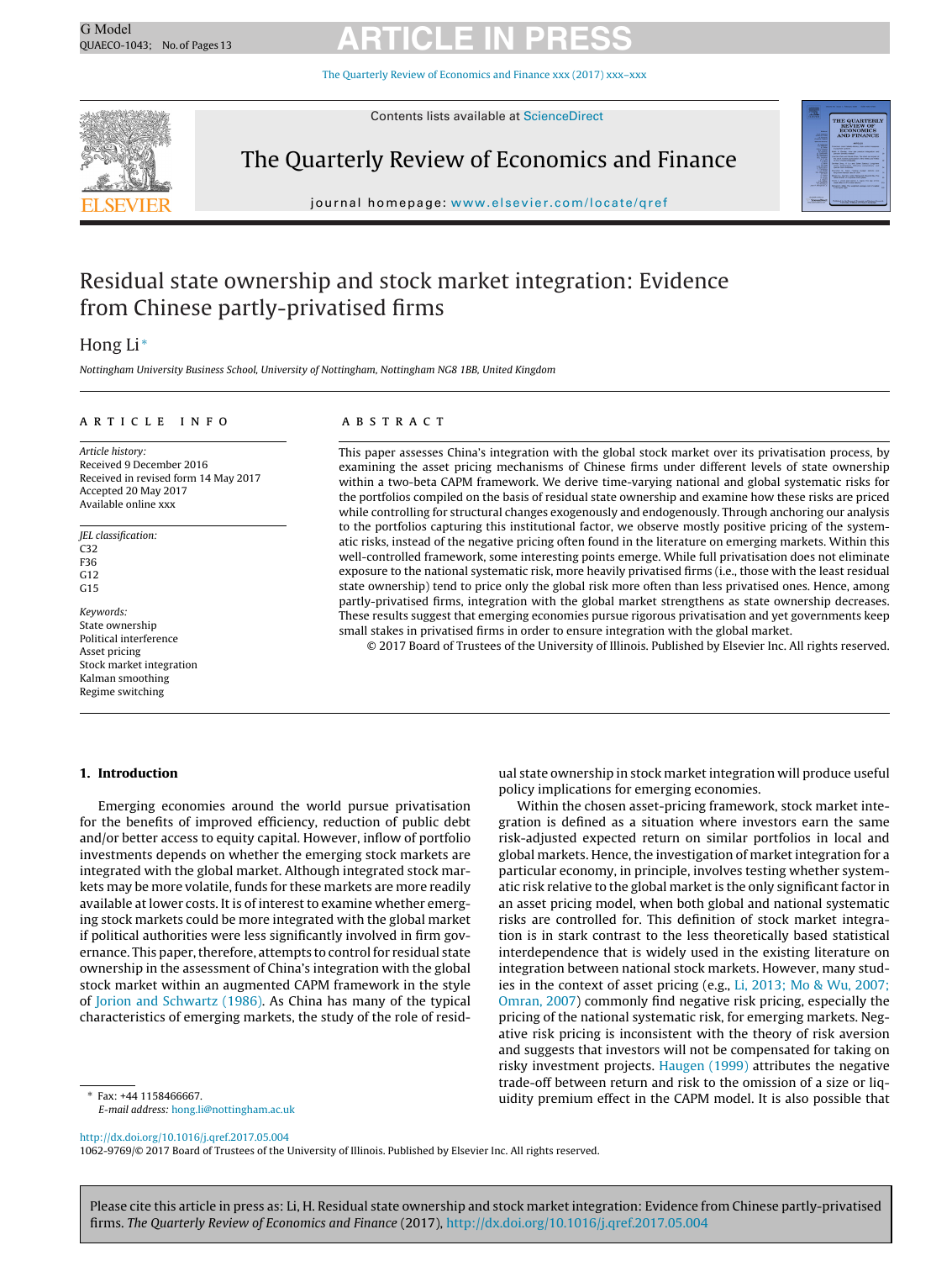## G Model GOMOdel **ARTICLE IN PRESS**

the negative risk pricing in emerging markets is due to the omission of the risk of political interference, given that [Bekaert,](#page--1-0) [Erb,](#page--1-0) [Harvey,](#page--1-0) [and](#page--1-0) [Viskanta](#page--1-0) [\(1997\),](#page--1-0) [Diamonte,](#page--1-0) [Liew,](#page--1-0) [and](#page--1-0) [Stevens](#page--1-0) [\(1996\)](#page--1-0) and [Erb,](#page--1-0) [Harvey,](#page--1-0) [and](#page--1-0) [Viskanta](#page--1-0) [\(1996\)](#page--1-0) find that in most emerging markets, political risk is a priced factor for which investors are rewarded.

We accept that these potentially omitted risk factors might not be diversified away as assumed by the modern portfolio theory, so in this paper, we will take these factors into account when assessing stock market integration within the well-developed twobeta CAPM framework. However, we will not simply add these risk factors to the two-beta asset-pricing model that is already based on a sound theoretical definition of stock market integration. Our practice is based on econometric considerations. If we do not know any 'true' model alternative to this two-beta assetpricing model, adding more factors to the existing model will not help unless we could exhaust the list of omitted variables that need to be considered. There are also practical difficulties to proxy properly or quantify these omitted risk factors for empirical studies. For example, political risk is typically measured by ratings that relate to restrictions on the repatriation of profits, exchange control or the risk of expropriation and contract repudiation by governments. These national ratings cannot be applied to studies of asset pricing at the firm level within countries. Another example is liquidity risk. Liquidity refers to the degree to which assets can be liquidated over a short period of time at minimal cost with minimum price impact. Although a multitude of liquidity proxies can be found in the literature, [Bernstein](#page--1-0) [\(1987\)](#page--1-0) argues that no single measure tells the whole story of liquidity. Instead we will control for these factors by anchoring our analysis to portfolios, whose constituent stocks are selected in such a way that they have similar levels of these omitted risks within portfolios and distinct levels of the risks between portfolios.

Residual state ownership is a major institutional characteristic of emerging economies and it is likely to be associated with potential risks omitted from the two-beta CAPM framework as documented in the section of review of the literature. Hence, in this paper, we will use the extent of residual state ownership as the criterion to compile portfolios in order to control for risks of political interference and liquidity. Specifically, we compile portfolios to represent the firms that have been privatised to different degrees, e.g., the firms falling in the bottom, middle and upper quartiles of the state ownership distribution during January 2000 to December 2011. The constituent stocks of the portfolios are permitted to change over time, i.e., to leave or join a portfolio according to their percentage of state-owned shares each year, ensuring that the stocks within portfolios have similar levels of potential risks over time. For comparison purposes, we also generate portfolios of shares, respectively, from firms that have never been owned by the state and firms that have been fully privatised. For all portfolios, we weigh their constituent stocks with their market capitalisation, further controlling for heterogeneity in market activity and size within portfolios. Selecting portfolios representing firms under different levels of state ownership as the anchor of our analysis has therefore both empirical and economic appeal. With similar strategic importance, shares within such portfolios have similar liquidity risk and political risk, ensuring fair tests of their exposures to the global and national systematic risks across portfolios within the two-beta CAPM framework. By contrasting the test results between portfolios, we can observe whether residual state ownership hinders stock market integration additionally.

The empirical work in this paper will entail firstly the derivation of time-invariant and time-varying global and national systematic risks for these portfolios using OLS and Kalman smoothing techniques respectively and secondly the examination of how the

national and global systematic risks are priced by these portfolios in a time-varying setting. We will ensure that structural changes in the sample period are controlled for exogenously through a dummy variable approach and endogenously by the Markov regimeswitching technique respectively. Compared with the conventional two-pass or simultaneous time-series cross-section regression analysis in the literature, these statistical techniques will help address the concerns of financial economists that the behaviour of beta risks is not constant over time and that risk prices can be altered by policy changes or crises.

We contribute to the literature in several important ways. Firstly, we propose to take into account the institutional factor of state ownership when testing for stock market integration between emerging economies and the global market. We successfully incorporate potential risks, such as liquidity and political interference, into the two-beta CAPM framework by anchoring our analysis to the unique portfolios that represent different levels of state ownership of an emerging market like China. Although many studies have been carried out on the influence of China's state ownership on corporate operating performance (see [Fan,](#page--1-0) [Wong,](#page--1-0) [&](#page--1-0) [Zhang,](#page--1-0) [2014\),](#page--1-0) to the best of our knowledge, our work is the first to explore whether residual state ownership alters firms' exposures to the national and global systematic risks. As we aim to detect changes in the degree of China's integration with the global market over its privatisation process, our work is also different from [Li](#page--1-0) [\(2013\)](#page--1-0) and [Wang](#page--1-0) [and](#page--1-0) [Di](#page--1-0) [Iorio](#page--1-0) [\(2007\)](#page--1-0) who study China's stock market integration in relation to whether foreign investors are restricted or not. Lastly, we stratify the whole sample to enable the contrast of the asset pricing mechanisms between fully- and partly-privatised firms as well as among the partly-privatised firms and deduce a non-linear relationship, which is missing in the literature but needed for policy making, between ownership structure and stock market integration. Our findings about this relationship will enable emerging economies to design a privatisation programme that is most likely to result in integration with the global market and reap the benefits associated with integration, such as lower cost of capital and greater investment funds.

The remainder of the paper is organised as follows. We review the literature in Section 2 and describe the empirical framework in Section [3.](#page--1-0) We generate the unique portfolios and carry out the preliminary data analysis in Section [4.](#page--1-0) Estimation and tests are implemented in Section [5](#page--1-0) and finally, in Section  $6$  we provide our conclusions.

#### **2. Review of the literature**

Most studies on stock market integration are conducted through cointegration or correlation analysis of market indices or returns. However the existence of a long-run relationship or correlation between national markets does not prove stock market integration. Recently, a number of studies on China's stock market integration have been carried out in the context of asset-pricing models. Following [Jorion](#page--1-0) [and](#page--1-0) [Schwartz](#page--1-0) [\(1986\),](#page--1-0) [Li](#page--1-0) [\(2013\)](#page--1-0) and [Wang](#page--1-0) [and](#page--1-0) [Di](#page--1-0) [Iorio](#page--1-0) [\(2007\)](#page--1-0) have tested for China's stock market integration within the framework of an augmented CAPM. While [Wang](#page--1-0) [and](#page--1-0) [Di](#page--1-0) [Iorio](#page--1-0)  $(2007)$  do not find any evidence of integration, [Li](#page--1-0) $(2013)$  finds that China's once-restricted A-share market tends to be more integrated with the global market than the unrestricted B-share market. Commonly, these studies have overlooked the ownership structure of Chinese firms. Although privatisation is deepening, most of the Chinese firms are still partly owned by the government, which holds the power to interfere.

Please cite this article in press as: Li, H. Residual state ownership and stock market integration: Evidence from Chinese partly-privatised firms. The Quarterly Review of Economics and Finance (2017), [http://dx.doi.org/10.1016/j.qref.2017.05.004](dx.doi.org/10.1016/j.qref.2017.05.004)